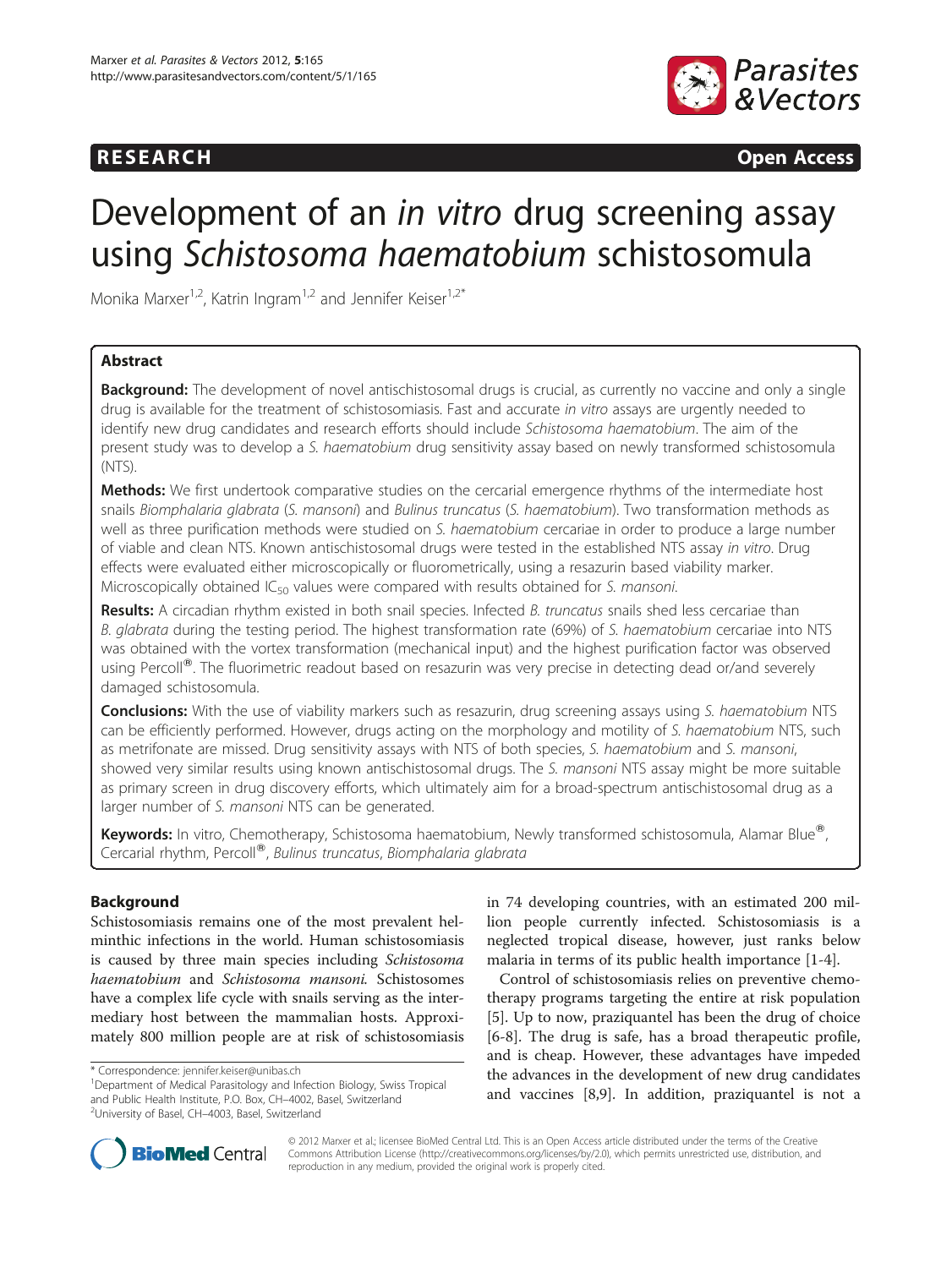perfect drug. It has a poor efficacy against immature worms, leading to a decreased ability of praziquantel to completely clear infections [\[8,9](#page-7-0)]. In addition, with the threat of drug resistance that accompanies preventive chemotherapy programs it is imperative to develop a novel antischistosomal drug. This drug should have a broad spectrum of trematocidal activity, similar to praziquantel. Given the known biological differences between S. mansoni and S. haematobium, drug screening should include testing against S. haematobium.

In the past years efforts have been made to improve drug sensitivity in vitro assays with S. mansoni enabling the testing of a larger number of compounds and improved readouts such as those with Alamar Blue® (a resazurin based viability marker) [[10](#page-7-0)]. However, to our knowledge drug screening assays with S. haematobium continue to rely mainly on the adult worm.

The aim of the present work was to develop and validate an in vitro drug screening assay for S. haematobium newly transformed schistosomula (NTS). In a first step the cercarial emergence rhythms of the intermediate hosts of S. mansoni and S. haematobium, Biomphalaria glabrata and Bulinus truncatus were studied. Next, two artificial transformation methods for the production of the schistosomula were compared. In addition, the best purification method and optimal culture conditions were established by testing three different methods and several different media [\[11-14](#page-7-0)]. Finally, an assay based on the viability marker resazurin, which is the active component of Alamar Blue $^{\circledR}$  and a redox indicator of enzyme activity, using selected compounds of known antischistosomal activity such as praziquantel, mefloquine, artesunate, metrifonate, and oxamniquine was established and the results compared to a standard motility assay using microscopical readout. Results were compared with drug activity observed microscopically against S. mansoni NTS.

# Methods

### Drugs and media

Praziquantel (Sigma Aldrich), mefloquine (kindly provided by Mepha Pharma AG, Switzerland), artesunate (kindly provided by Mepha Pharma AG, Switzerland), metrifonate (kindly provided by Bayer Animal Health, Germany), and oxamniquine (kindly provided by Q. Bickle, London School of Hygiene and Tropical Medicine) were used as antischistosomal compounds. Drugs were dissolved in dimethylsulphoxide (DMSO) (Sigma Aldrich) to obtain drug stock solutions of 10 mg/ml and then diluted into culture media. A resazurin solution was prepared by dissolving 12.5 mg resazurin (Sigma Aldrich) in 100 ml of 1x PBS. Different media such as Basch Medium 169 (prepared in our laboratories), Dulbecco's Modified Eagle's Medium (DMEM) (Gibco)

and Medium 199 (Invitrogen, Carlsbad, CA) were tested and compared to obtain optimal culture conditions for the S. haematobium NTS. All test media were supplemented with 5% heat-inactivated fetal calf serum (FCS) based on the culture media protocol of Bash 1981 [[12](#page-7-0)] and 200 U/ml penicillin and 200 μg/ml streptomycin (Sigma Aldrich).

#### Snails and schistosomes

Bulinus truncatus infected with S. haematobium were obtained from BEI Resources, NIAID (NIH: Schistosoma haematobium exposed Bulinus truncatus subsp. truncatus, NR-21965). S. mansoni infected B. glabrata are maintained at the Swiss Tropical and Public Health Institute in Basel. The snails had been individually infected with either 10 miracidiae per snail (*B. truncatus*) or 8 miracidiae per snail (B. glabrata). Snails were kept in tanks with dechlorinated tap water in a humid room simulating a 12 hour day and night cycle. First shedding of cercariae occurred 4–6 weeks post infection. Both snail species were then collected in the morning (Size of snails: 6 – 11 mm, number of collected snails: approximately 70–90 of each species) and placed individually into 24 or 48 well plates (1 ml dechlorinated tap water/ well). Each well plate was placed under a direct 2000 lux lamp for at least 5 hours. The cercarial suspension of each B. glabrata/B. truncatus was collected and used for the mechanical and chemical transformation. For the cercarial emergence rhythm studies, B. glabrata/B. *truncatus* were collected  $(n = 90)$  in the morning at 8 am and put, as described above, in dechlorinated water filled well plates (1 ml/well) until 3 pm. During this period the cercariae suspension of each snail was collected hourly and counted for each snail under a light microscope. The hourly collected cercariae suspension was replaced with dechlorinated tap water.

### Vortex transformation

The vortex transformation was performed based on a slightly adapted protocol of Ramalho-Pinto [\[11](#page-7-0)]. Briefly, a cercarial suspension was placed on ice for 30–40 minutes in order to reduce parasite motility. Tubes were then centrifuged for 3 minutes at 3000 rpm. The cercarial pellet was resuspended in 2 ml cold Hanks` Balanced Salt Solution (HBSS) containing 2% amphotericin B (Sigma Aldrich). The suspension was vigorously mixed through a pipette followed by 4 minutes vortexing in order to induce tail shedding.

This step was repeated after an incubation of the mixed tail-schistosomula suspension for 20 minutes at 37°C. The transformation rate was calculated by counting the total number of cercariae in the HBSS suspension before transformation, and placing them in relation to the total number of schistosomula obtained after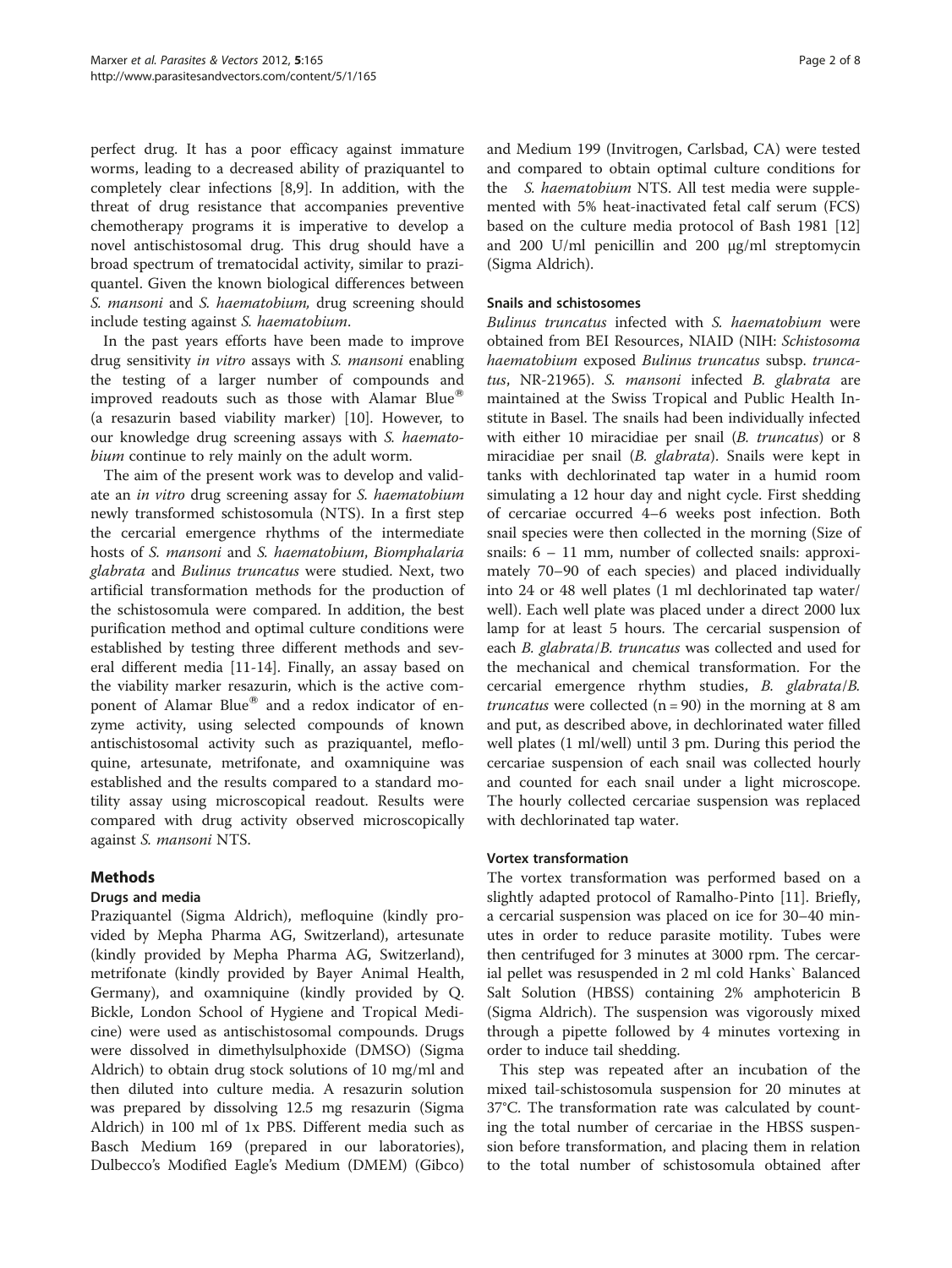purification. The transformation rate was calculated for five identically performed mechanical transformations.

#### Glucose induced transformation

The chemical transformation was carried out as described previously [[11](#page-7-0)]. The cercariae suspension was cooled on ice for 30 minutes to reduce parasite motility. After 2 minutes of centrifuging at 2000 rpm, the cercariae suspension was resuspended in 4 ml of 5% glucose and incubated for 10 minutes in a 30°C waterbath. The tails were removed from the bodies using the ice purification method (see next paragraph). The transformation rate was calculated as described above and was calculated for five identically performed chemical transformations.

#### Purification and culture of schistosomula

The separation of the bodies from the tails by centrifugation on a 70% Percoll<sup>®</sup> gradient (polyvinylpyrolidonecoated colloidal silica particles) was based on the method of Lazdins et al. [[13\]](#page-7-0). 71.7 ml of Percoll<sup>®</sup> (Sigma Aldrich, starting density 1.13 g/ml) was diluted directly in 10 ml 1.5 M NaCl and filled up to 100 ml with distilled  $H_2O$  to obtain a final working solution. 10 ml of the working Percoll® solution was layered on the bottom of a 50 ml Falcon tube. The gradient was topped by carefully adding 5 ml of the transformed schistosomula suspension. The tube was then centrifuged for 10 minutes at 2000 rpm and 5°C. After centrifugation, 5 ml of the sample was collected from the bottom of the tube after perforation using a heated 16-gauge needle. The collected fraction was then diluted in 7 ml of Medium 199 and centrifuged for another 3 minutes at 3000 rpm. The schistosomula pellet was resuspended in 1 ml of fresh, warm supplemented Medium 199.

Another purification method of the schistosomula was based on a simple and easy swirling technique according to F. Lewis et al. [[14](#page-7-0)]. The schistosomula suspension was placed on a Petri dish and sufficient warm Medium 199 added so that the bottom of the Petri dish was completely covered. By swirling the dish gently, all schistosomula accumulated in the center and could be transferred into Falcon tubes. The swirling and collecting step was repeated until schistosomules were no longer present in the center of the dish (approximately 4–5 times).

In addition, the ice method was tested for purification. 7 ml of cold HBSS was added to the schistosomula suspension and cooled on ice for 7 minutes. The supernatant was decanted, and the pellet resuspended again in 7 ml of cold HBSS. This step was repeated three times. The pellet that contained the recovered schistosomula was then resuspended in preheated (37°C) supplemented Medium 199.

After the experiment the number of heads and tails were counted using a sample of 50 μl. The ratio was expressed as purification factor. Every method was performed three times identically and the mean purification factor was calculated.

After successfully transforming cercariae into schistosomula and purifying them, the NTS were incubated for at least 12 hours in supplemented Medium 199 at an atmosphere of 37 $\degree$ C with 5% CO<sub>2</sub> until usage to assure complete transformation [\[10\]](#page-7-0).

Different media, namely supplemented Basch Medium 169, Dulbecco's Modified Eagle's Medium and Medium 199 were tested and compared to obtain optimal culture conditions for the S. haematobium NTS. Viability of NTS (150–200 per media) was assessed based on their morphology and motility using a viability scale ranging from 3 (normal activity, no morphological changes) to 0 (dead), as described previously using increments of 0.5 [[15\]](#page-7-0).

## In vitro S. haematobium drug assay with microscopical or fluorimetric readout

NTS were obtained by mechanical transformation of S. haematobium cercariae as described above. The schistosomula suspension was adjusted to a concentration of 2 NTS per μL with supplemented Medium 199. A 3-fold serial dilution was next performed vertically down a flat bottom 96-well plate, to obtain final drug concentrations of 1.1, 3.3, 10, 30, 90 μg/ml after adding 50 μl of the adjusted NTS suspension yielding a final volume of 250 μl per well [[16\]](#page-7-0). Each drug concentration was tested in duplicate and performed at least three times. Live and dead schistosomula (treated with 70% ethanol) served as a positive and negative control.

For the microscopical readout, assays were evaluated under an inverted bright-field light microscope (Carl Zeiss AG, 8 x 10 magnification) 24, 48 and 72 hours post drug exposure.

NTS were evaluated using the viability scale as described above.  $IC_{50}$  values were calculated using CompuSyn software (Version 3.0.1, 2007; ComboSyn, Inc).

Furthermore, drug effects were determined with the help of resazurin, a fluorimetric marker for cell viability [[17\]](#page-7-0). Assays were conducted as described above with the exception that 48 hours post drug exposure 20 μl of the prepared resazurin solution was added to each well. Background fluorescence and absorbance of the drug containing medium were determined for each drug dilution. Wells without drug served as controls. After another 24 hours of incubation, fluorescence development was determined (after a total drug incubation time of 72 hours). Fluorescence was measured using a Spectramax M2 plate reader (Molecular Devices) at 530 nm excitation wavelength and 590 nm emission wavelength.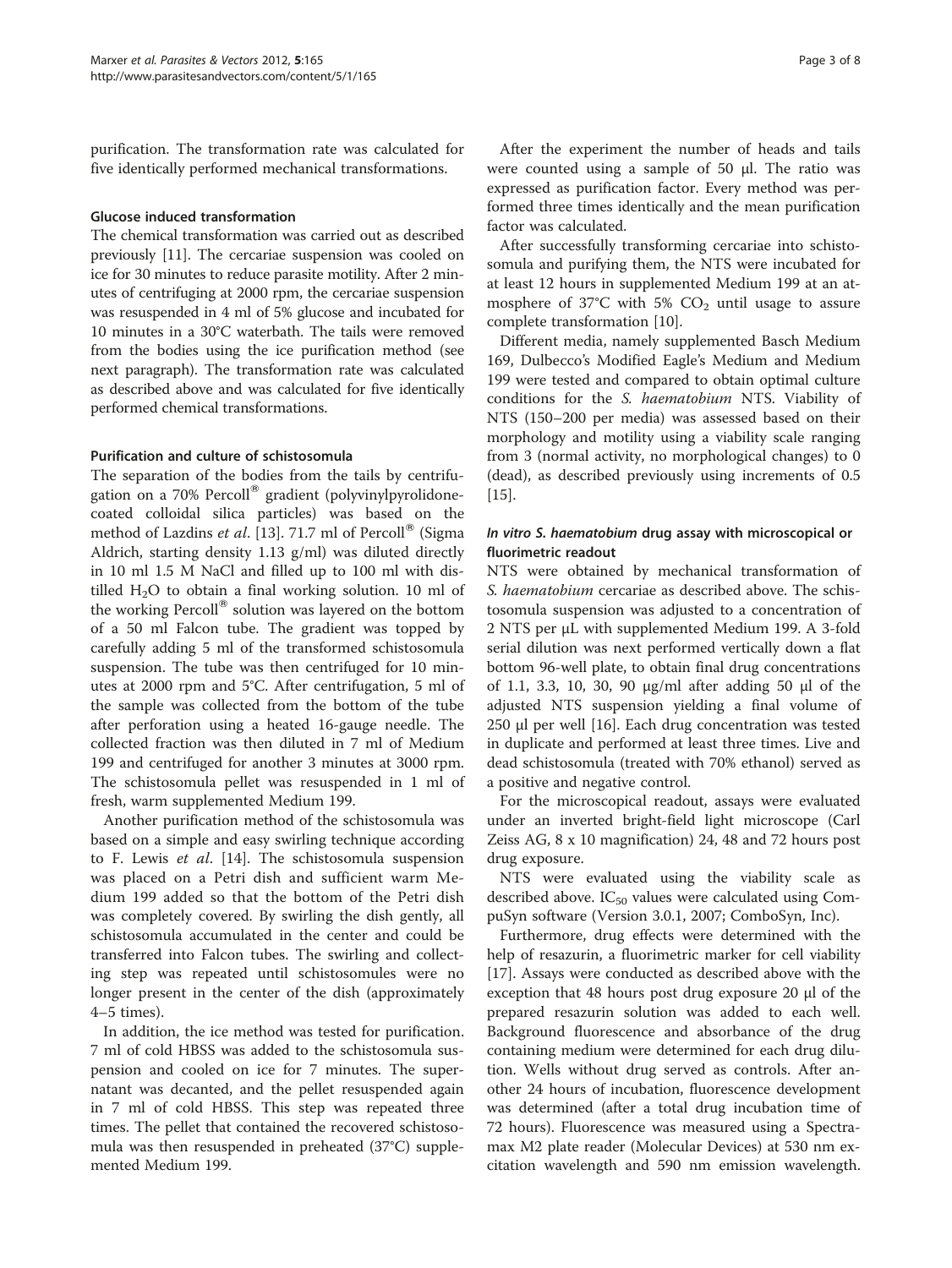The  $IC_{50}$  of each drug was calculated based on the fluorescence detection using the Softmax Pro Program (Molecular Devices).

#### In vitro S. mansoni drug assay with microscopical readout

NTS from S. mansoni were obtained with the same vortex transformation procedure as mentioned above. The ice purification method was sufficient to separate the bodies from the tails. A lower antibiotic dose (1% penicillin-streptomycin mix) was used for the assays, as lower contamination occurred here. Evaluation was done microscopically using the same viability scale (0–3) as mentioned before.

### Statistical analysis

Arithmetic Means and standard deviation were calculated using Microsoft Excel® software for cercarial shedding patterns, transformation and purification factors, fluorescent signals and evaluated  $IC_{50}$  values. All values were tested for normality. Student's one-sample t-test was used to analyze the statistical significance of differences between mean experimental and control values of the fluorescent values for each NTS drug assay. A P-value of < 0.05 was considered significant.

### Results

### Cercarial emergence rhythm

The cercarial shedding of the two snail species B. truncatus and B. glabrata followed a clear circadian rhythm, after a simulated 12:12 hour light dark cycle in the laboratory. There was one shedding peak a day which slightly differed in time and intensity according to the species (Figure 1). The daily emergence pattern peak for B. glabrata occurred between 11 am and 1 pm, whereas for *B. truncatus* the peak occurred a little earlier between 10 am and 11.30 am. The total number of

cercariae shed was 2.7-fold higher for S. mansoni infected Biomphalaria snails than for S. haematobium infected Bulinus snails.

#### Transformation and purification

The highest transformation rate (mean of 69%) was observed for the vortex transformation. The previously described protocol for the vortex transformation [[11](#page-7-0)] had to be slightly modified, such as increasing the number of pipetting (40x), increasing the vortex time (4 minutes) and using HBSS medium supplemented with 2% amphotericin B in order to achieve a continuously high transformation rate. Since high transformation rates were achieved with supplemented HBSS no other media were tested during the transformation procedure. A transformation rate of only 34% (mean value) was obtained with the chemical transformation. Both transformation methods were easy to perform.

In order to obtain the best method for purifying the NTS from the tails shed after transformation, a purification factor was calculated for three purification methods (Percoll $^{\circ}$ ), ice and swirling method). The best purification factor was observed for Percoll<sup>®</sup> with  $24.4 \pm 11.4$ , followed by the swirling method with  $11.7 \pm 3.2$  and the ice method presenting a mean purification factor of  $3 \pm 1.7$ .

### Optimal culture conditions for S. haematobium schistosomula

All media for S. haematobium were supplemented with 200 U/ml penicillin and 200 μg/ml streptomycin. This was the ideal concentration of antibiotics to get rid of bacterial contamination that occurred from B. truncatus snail excrement, which could not be eliminated during sedimentation in the first vortex transformation steps. Supplemented Medium 199 turned out to be the most

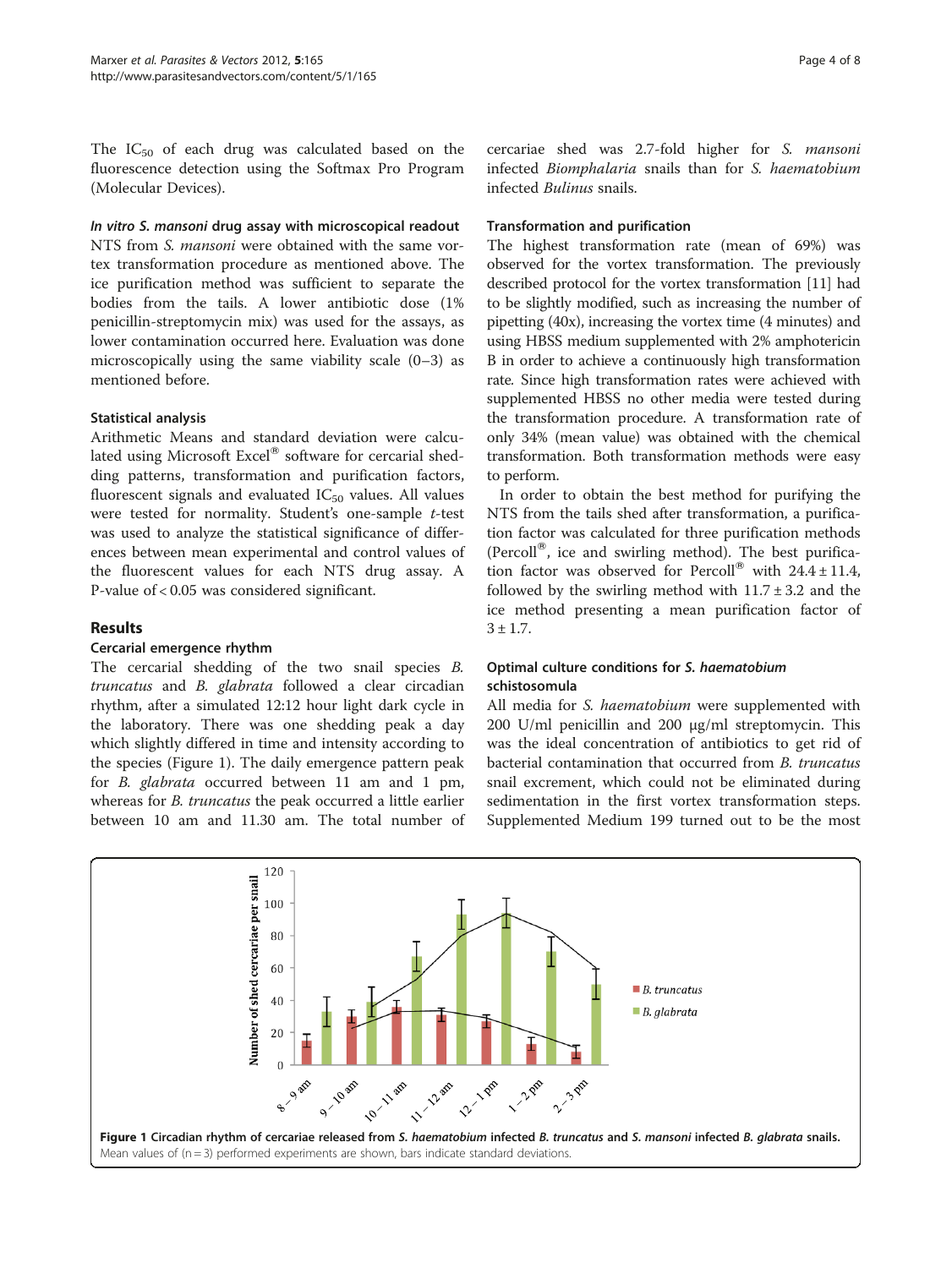suitable medium for the incubation of schistosomula obtained by transformation in supplemented HBSS. The parasites remained viable for 120 h with an average viability value of 2.5. On the other hand, all schistosomula had died by 72 hours in Basch medium and by 144 hours in DMEM (Figure 2).

#### Evaluation of resazurin as potential fluorimetric marker for the S. haematobium NTS in vitro assay

In an initial experiment the relationship between the fluorescence signal of the converted resazurin and schistosomula numbers (0–250 NTS tested) was studied. A linear relationship ( $R^2 = 0.95$ ) between fluorescence development and NTS number was observed within a range of 25–200 NTS per well, as depicted in Figure [3](#page-5-0). No increase in the fluorescence signal was observed using 250 schistosomula per well and above. Dead schistosomula and medium did not show any significant background signals.

# In vitro S. haematobium NTS drug assay using microscopical readout compared with fluorimetric readout

As seen in Table [1](#page-5-0), mefloquine showed the highest activity (IC<sub>50</sub> value of 0.5  $\mu$ M) followed by artesunate (1.4 μM), praziquantel (1.5 μM) and metrifonate (1.6 <sup>μ</sup>M) against S. haematobium NTS using microscopical readout. For oxamniquine only low to moderate antischistosomal effects were observed against the schistosomular stage ( $IC_{50}$ : 26.5  $\mu$ M). Severe effects on the morphology of S. haematobium NTS were observed 24, 48 and 72 hours post exposure with praziquantel, mefloquine and artesunate. Concentrations of 90 μg/ml praziquantel and mefloquine killed the parasite within 48 and 24 hours, respectively. Both drugs caused strong morphological changes such as severe deformation and increased granularity. Metrifonate killed all the parasites, after 24 hours drug exposure with 90 μg/ml and after

72 hours at a concentration of 30 μg/ml. At lower concentrations such as 1.1 μg/ml, 3.3 μg/ml and 10 μg/ml, motility was reduced until hardly any movement could be observed after 48 and 72 hours. Oxamniquine treatment caused only slight morphological changes such as rounding but resulted in strongly reduced motility.

In a next step,  $IC_{50}$  values were determined in this assay using resazurin as viability marker. Praziquantel revealed the highest activity with an  $IC_{50}$  below 3.5  $\mu$ M (P < 0.05) (Table [1](#page-5-0)). Mefloquine (6.4 μM) and artesunate (7.4 μM) showed similar promising activities whereas oxamniquine (>322.2 μM) and metrifonate (348.3 μM) were characterized by a low activity in this assay (all  $P < 0.05$ ).

The  $IC_{50}$  values obtained for praziquantel, mefloquine and artesunate against S. haematobium NTS presented within similar ranges when evaluated microscopically or fluorimetrically. Oxamniquine lacked an antischistosomal effect according to the fluorimetric readout  $(IC_{50} > 322.2 \mu M)$  while a moderate activity was observed when the effects of the drug were assessed microscopically (26.5  $\mu$ M). To note, great differences were also observed between the readouts for metrifonate (348.3 μM versus 1.6 μM).

### Comparison of  $IC_{50}$  values of S. haematobium and S. mansoni NTS

Using microscopy, very similar  $IC_{50}$  values of the 5 standard drugs were calculated for S. haematobium and S. mansoni NTS (Table [1\)](#page-5-0).

### **Discussion**

S. haematobium is a neglected parasite that still affects several million people per annum [[1-4](#page-7-0)]. There is currently one drug available as the core treatment of schistosomiasis and it is worrying that low cure rates with praziquantel have already been reported in several en-demic countries for S. mansoni [\[18](#page-7-0)]. To our knowledge,

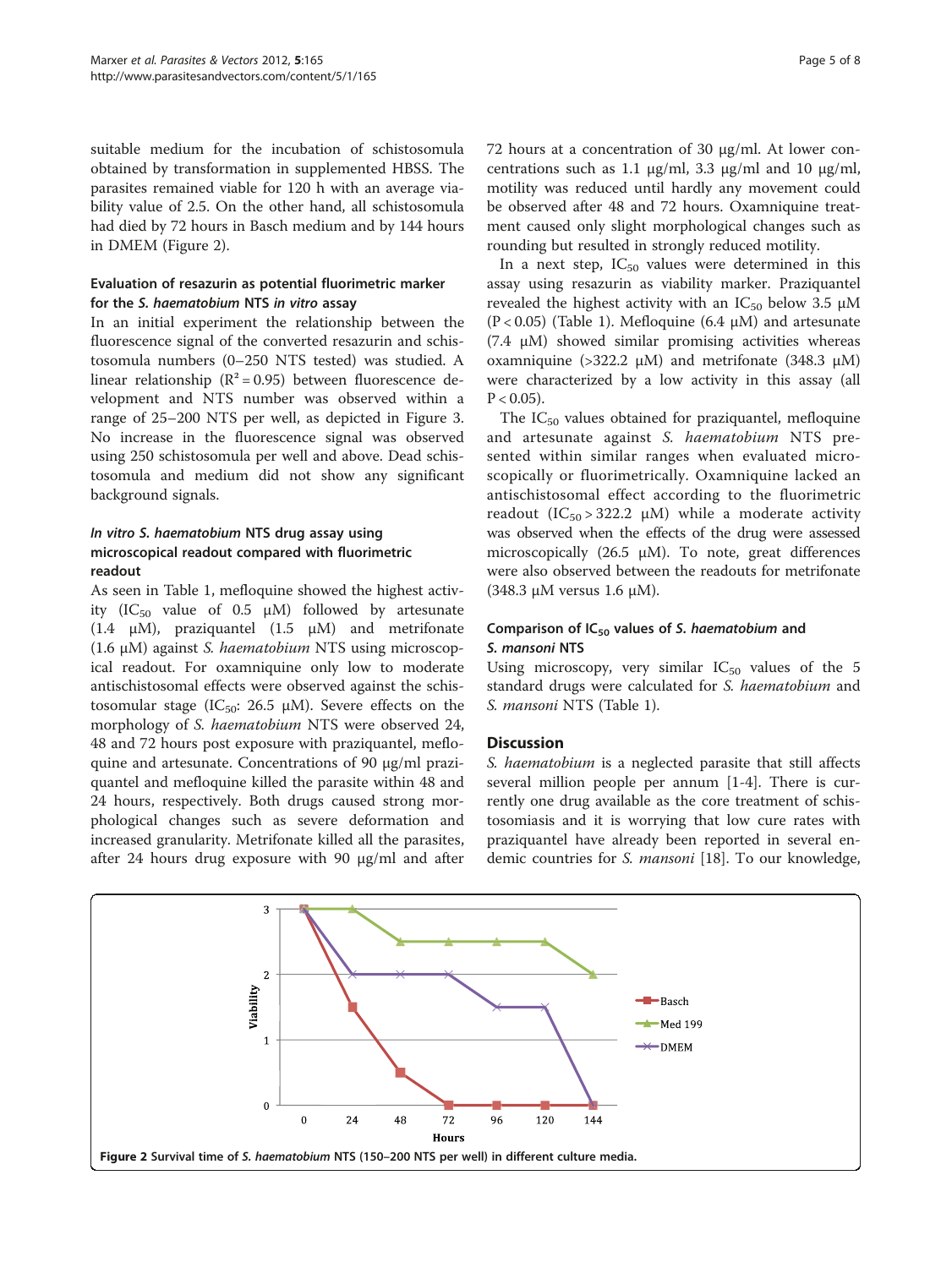<span id="page-5-0"></span>

we have for the first time established an in vitro drug sensitivity assay using S. haematobium NTS and additionally evaluated resazurin as a viability marker in this assay.

We first focused on the intermediate host snails and observed that the cercarial emergence rhythm of B. glabrata infected with S. mansoni as well as B. truncatus with S. haematobium showed one distinct peak for each species. It is important to state that these observations are based on long term laboratory isolates and the cercarial output of the imported Bulinus snails could also be influenced by the transportation between laboratories

Table 1 Comparison of the  $IC_{50}$  values of tested drugs for S. haematobium and S. mansoni schistosomula at the 72 hours time point evaluated microscopically and for S. haematobium NTS additionally fluorimetrically with resazurin

| <b>Technique</b> | Drug         | IC $_{50}$ values ( $\mu$ M) (mean $\pm$ SD) |               |
|------------------|--------------|----------------------------------------------|---------------|
|                  |              | S. haematobium                               | S. mansoni    |
| Microscopy       | Praziguantel | $1.5 \pm 1.1$                                | $0.7 \pm 0.1$ |
|                  | Mefloquine   | $0.5 \pm 0.2$                                | $0.7 \pm 0.1$ |
|                  | Artesunate   | $1.4 + 0.1$                                  | $1.5 \pm 0.6$ |
|                  | Metrifonate  | $1.6 + 0.0$                                  | $0.8 \pm 0.1$ |
|                  | Oxamniquine  | $76.5 + 3.4$                                 | $11.8 + 0.0$  |
| Resazurin        | Praziguantel | <3.5                                         | ND.           |
|                  | Mefloquine   | 6.4                                          | ND.           |
|                  | Artesunate   | 7.4                                          | ND.           |
|                  | Metrifonate  | 348.3                                        | ND.           |
|                  | Oxamniquine  | >322.2                                       | ΝD            |

 $IC_{50}$  values are calculated from three replicates at a concentration range of 1.1-90 μg/ml. ND: Not determined.

 $(\sim 3$  days of transport). However, the daily emergence pattern peak for *B. glabrata* occurred between 11 am and 1 pm, whereas for B. truncatus the peak occurred a little earlier between 10 am and 11.30 am. These results underline the fact that infected B. glabrata and B. truncatus snails show a distinct cercarial chronobiology [[19,20\]](#page-7-0). It has been shown that *B. glabrata* shed approximately 2.7 times the number of cercariae per day (mean of 446 cercariae per snail) compared to B. truncatus (mean of 160 cercariae per snail), despite B. truncatus being exposed to a greater number of miracidia (10 per snail) than B. glabrata (8 per snail). We did not observe any influence of size or appearance of the snails such as calcareous deposit (calcification strips on the snail's shell) on the daily cercarial shedding in B. truncatus snails. Surprisingly, these findings contradict a previous report [\[21](#page-7-0)] that had shown that cercarial output is related to the size of snail, meaning larger snails (9–10 mm diameter) shed much more cercariae than smaller sized snails (5–6 mm).

The mechanical transformation as described by Ramalho-Pinto et al. for S. mansoni was successfully tested on S. haematobium and yielded a transformation rate of 69% [\[11](#page-7-0)]. Overall both transformation methods, mechanical and chemical turned out to be very applicable on S. haematobium cercariae and were simple to perform. It is interesting to note that the chemical stimulation had a much lower transformation rate (30–41%) than the mechanical stimulation (59–87%). Salafsky et al. [[22\]](#page-7-0) reported that chemically transformed cercariae lost their osmoregulation ability at a much higher rate than during any other transformation method. Furthermore, Ramalho-Pinto et al. [[11](#page-7-0)]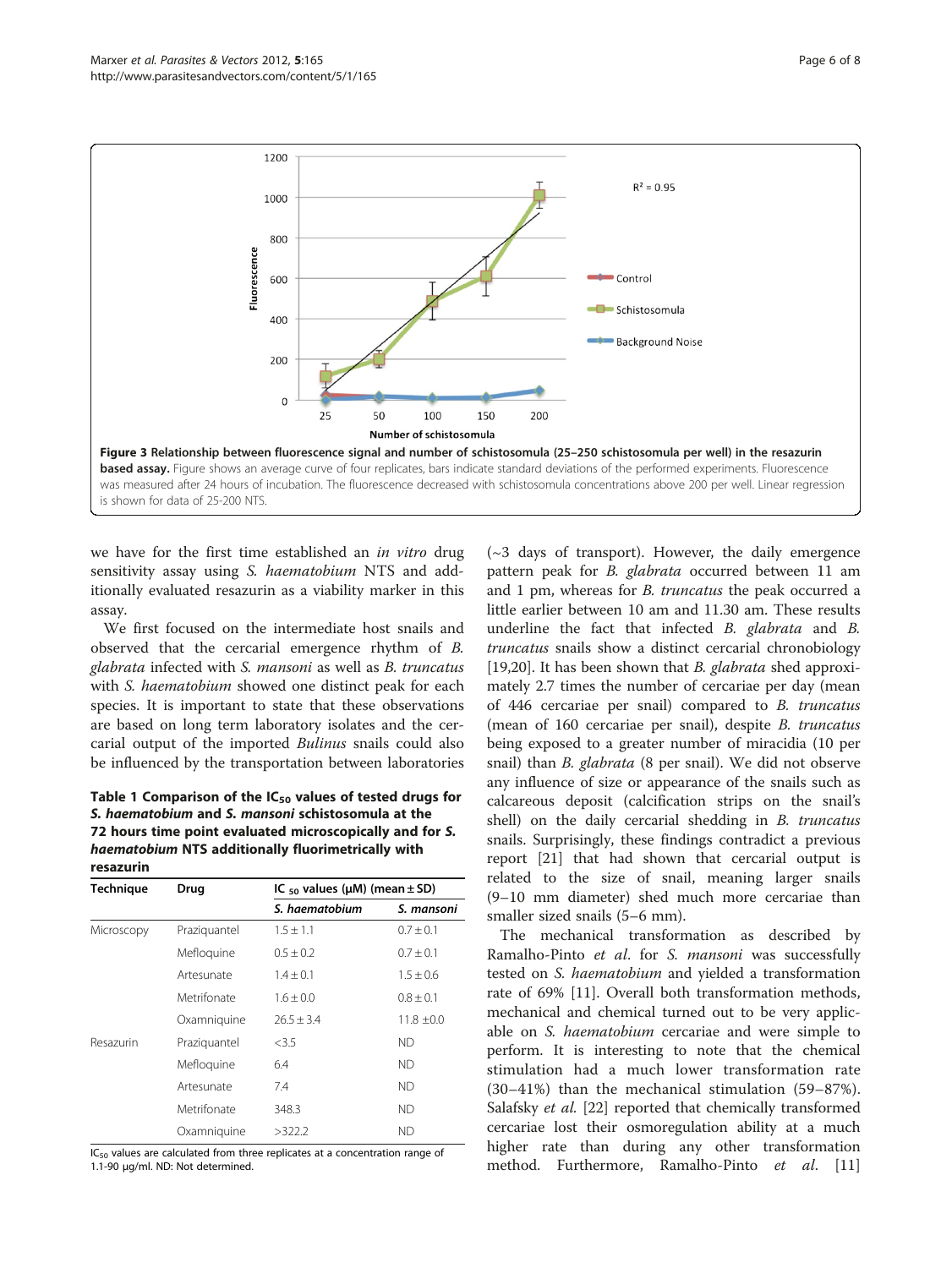observed that tail-less cercariae have increased water sensitivity as compared to fully intact cercariae. These findings might explain the reason for the lower transformation rate in chemical stimulation.

We made the observation that increasing the time of vortexing resulted in decreased fitness of the parasites over time (data not shown). For this reason, we did not further increase the vortex time. We also did not use the syringe method, which might be worthwhile testing in future studies to achieve even higher transformation rates.

After successfully transforming cercariae, schistosomula had to be purified from the tails shed and fully intact cercariae. Unfortunately, the ice method described by Fred Lewis [\[14](#page-7-0)] turned out to be less successful with S. haematobium and thus two other purification methods were tested, namely the swirling method and Percoll® method, which were previously described in the literature [\[13,14](#page-7-0)]. Both of these methods successfully separated tails from the schistosomula. Percoll<sup>®</sup> turned out to be twice as effective as the swirling method. The silica colloid gradient was non-toxic and did not affect any assay procedures [[13\]](#page-7-0). Schistosomula isolated by centrifugation on Percoll<sup>®</sup> did not show any loss in viability, as evaluated by morphological examination. However, it must be emphasized that using  $Percoll^{\circledR}$  for the purification is an expensive method compared to the swirling method. Nevertheless, taking all advantages of the gradient together, Percoll® was used for all further transformation and purification experiments performed.

Drug sensitivity screenings were performed on newly transformed S. haematobium schistosomula, derived from successful vortex transformations, first with the classical microscopical readout. Note that, the assessment of the parasite viability microscopically in vitro is based on two parameters: regular or lack of movement of larvae (motility) and morphological changes such as granularity and shape alterations [[22](#page-7-0)]. However, microscopic assessment is subjective, slow, labor intensive and requires experience [[23,24\]](#page-7-0). For this reason, it is crucial to find other evaluation and screening methods based not only on microscopic examination. In our study the widely used viability indicator resazurin, the active component of Alamar Blue®, was evaluated.

In our preliminary studies it could be shown that a linear correlation exists between the fluorescence signal and viable transformed schistosomula. Fluorescence values per well increased proportionally to the number of schistosomula up to the amount of 200 schistosomula. The use of more than 200 schistosomula resulted in decreased fluorescence values. This might be due to crowding effects in the well.

A correlation is observed between microscopic and fluorometric readout treating *S. haematobium* with artesunate, praziquantel and mefloquine. All three drugs

showed clear dose response relationships (decrease in viability with increasing concentrations) in both the microscopic and fluorometric readout. However, the determined  $IC_{50}$  values in the resazurin based assay presented a slightly higher range compared to values calculated based on microscopy. This indicates that the sensitivity of resazurin as an indicator of metabolic activity, shows a higher sensitivity on the detection of viability than the motility observations via the microscope. Furthermore, it is important to mention that in particular for the microscopic results for several of the tested drugs, the lowest concentrations tested were in the range of the calculated  $IC_{50}$  values (e.g. mefloquine), and lower concentrations were not tested in the present work resulting in extrapolated  $IC_{50}$  values. On the other hand, important morphological criteria are taken into account within the microscopic approach, which might be missed using fluorimetric viability markers. Interestingly, the fluorometric readout regarding oxamniquine and metrifonate treatment showed that NTS were still alive and metabolically functioning but the observation of the treated parasites via the microscope showed strong changes on motility and slight morphological changes of the treated schistosomula. Summarizing, one can state that a fluorimetric drug assay with S. haematobium NTS based on resazurin is efficient in detecting severely damaged respectively dead schistosomula, as already described for S. mansoni NTS [[10](#page-7-0)]. Unfortunately, the assay cannot detect drug effects on the motility of the worms or drugs with slight morphological damages as demonstrated for oxamniquine and metrifonate.

In our panel of known antischistosomal drugs, metrifonate and oxamniquine were included though both drugs have been replaced by praziquantel and are not used any longer [\[6](#page-7-0)]. Interestingly, we observed a good in vitro activity of metrifonate, a drug recommended for treating infections with S. haematobium, on S. mansoni NTS, which is in line with a previous study using adult worms [[25](#page-7-0)]. Oxamniquine (used for the treatment of S. *mansoni* infections) showed moderate activity against S. haematobium and S. mansoni NTS, a finding, which is in contrast to previous results using in vitro cultures with adult worms [[26](#page-7-0)]. S. haematobium adults were not affected by oxamniquine, while a moderate activity was observed against S. mansoni adult worms [[15](#page-7-0),[26](#page-7-0)]. These varying drug sensitivities between the schistosomular and adult stage might possibly be explained with differences in drug activating enzymes, the main target of oxamniquine [\[26\]](#page-7-0).

### Conclusions

We have successfully developed an *in vitro* assay based on S. haematobium NTS. Using mechanical stress to transform cercariae into schistosomula instead of